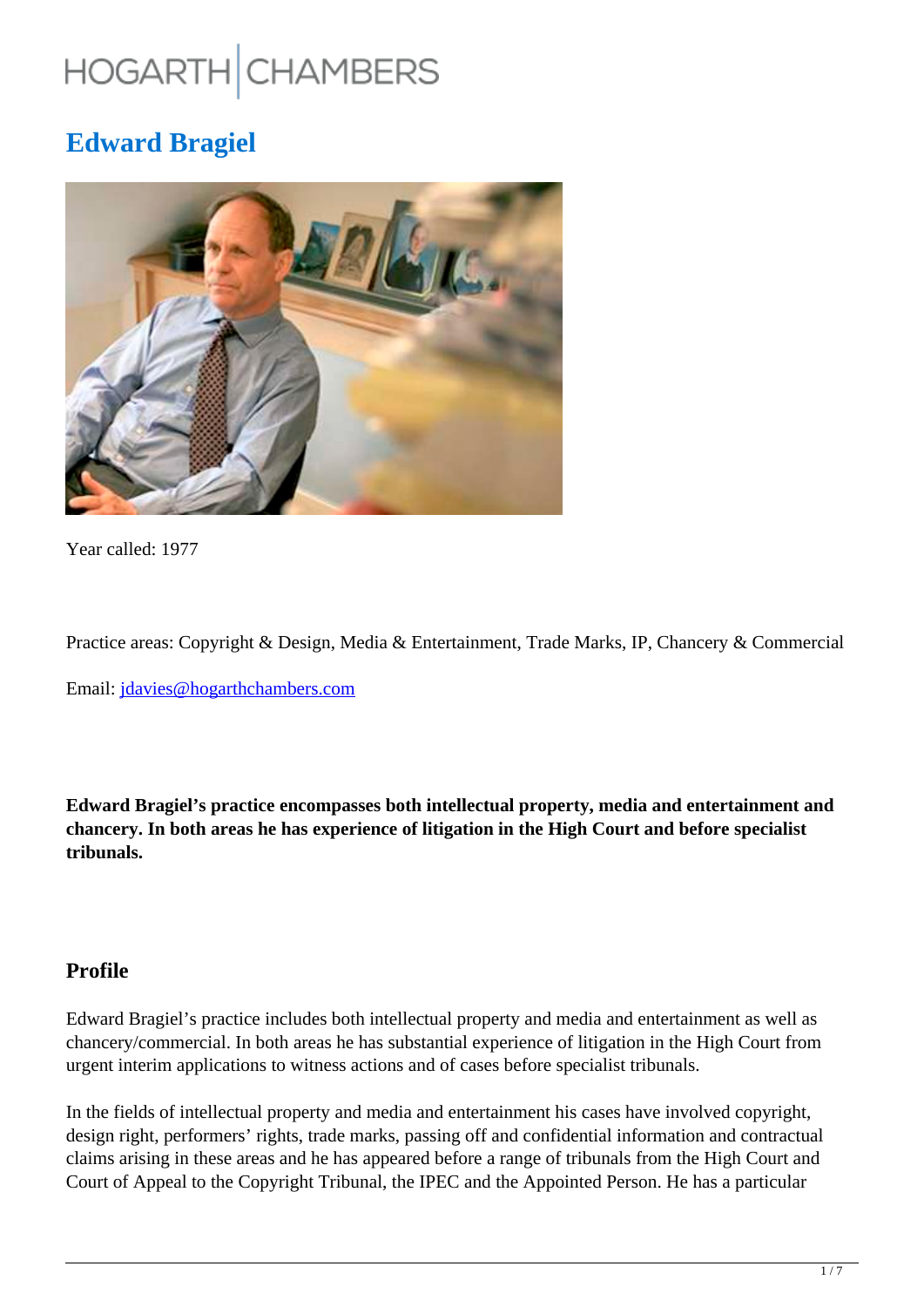expertise in copyright having appeared or advised in many cases concerning infringement of many different kinds of work from literary works, musical compositions and traditional artistic works through to sound recordings, architects' plans, technical drawings and designs and software. He further has specific experience of proceedings before the Copyright Tribunal having appeared in a number of references to the Tribunal and advised users of copyright works in connection with potential references.

In the chancery/commercial field his cases have ranged from commercial fraud, company and partnership disputes and professional negligence to real property and private client and involved a diverse subjectmatter varying from the devolution of intellectual property rights relating to the recordings and performances of dead rock stars and the works of celebrated authors, to real property, undue influence, constructive trusts and estoppel, trustee disputes, administration of estates and domicile. In 2010 he worked with the Law Commission on its Intestacy and Family Provision Claims on Death project leading to the 2011 Report (Law Com No. 331).

He is authorised to accept instructions directly from the public and is happy to work directly with clients.

Edward is regarded in Who's Who Legal 2015.

## **Directory & Testimonial Quotes**

## **Quotes from emails/letters from solicitors (copies available on request) and reported judgments**

"Dear Edward as ever thank you for your wise words" (2017) (email from instructing solicitors in IP licensing dispute).

"I am very pleased to have been able to introduce you to the clients and I know how much they value what you have done for them" (2016) (email from instructing solicitor in High Court claim).

"I would be very grateful if you could express my sincere thanks to Mr Bragiel for his very prompt and well thought out advice" (2014) (email from client in administration of estates/tax dispute).

"Now that we've had an opportunity to review the full text I would like you to pass on my thanks to Edward as his opinion is very helpful and I believe strengthens our case" (2013) (email from client in software IP dispute).

"Many thanks for this which I am reading through you have captured the complexities of the field and the present case in their entirety" (2009) (email from solicitor in design right dispute).

"Mr Bragiel's answer to this point, which I think is correct ……" Levey v Vesely [2007] EWCA CIv 367 at paragraph 49

 "… the proposition is certainly one which Mr. Bragiel espoused and argued effectively" (Cyganik v Agulian [2005] WTLR 1049 at 1071A

" Mr Bragiel's cross-examination of [the Claimant] was effective" (ibid at 1053)

" As Mr Bragiel concisely put it she went from [the deceased's] life by way of constructive dismissal"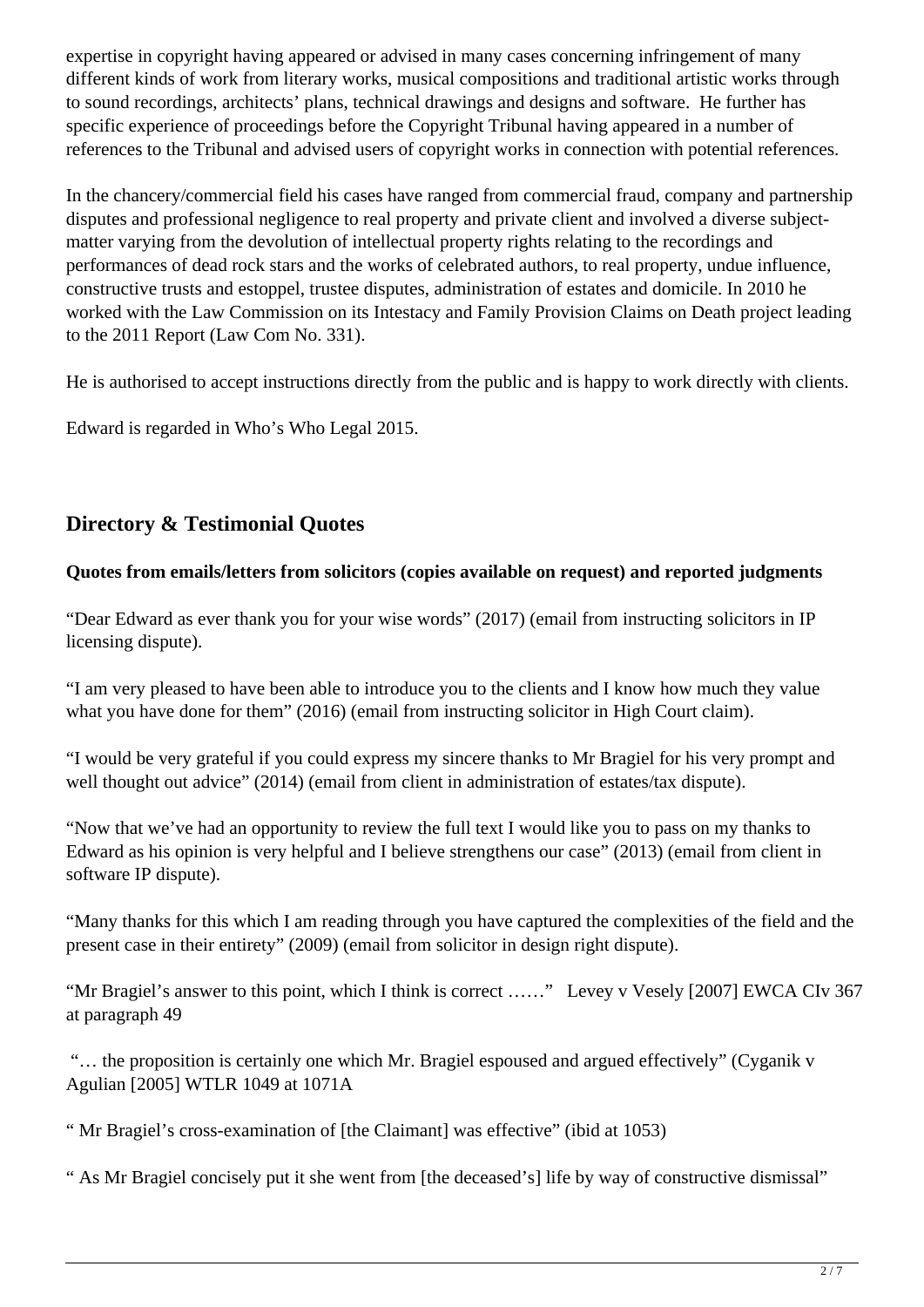#### (Ottey v Grundy)

" The time available to counsel to research the law was short but despite this they presented comprehensive and clear submissions" (Boddington v Lawton [1994] ICR 478 at 483

" Mr Bragiel appearing for the Commissioners mounted a formidable argument in support of the judge's view" (Marr v Marr [1990] Ch 773 at 782)

" The reaction of [the Defendant] when these errors were put to him in cross-examination by Mr Bragiel led me to think that he had deliberately sought to mislead [the Claimant] and the court" (High Court trial Manchester District Registry)

" Re Band Aid Trust" "…. All of the Trustees, but specifically Bob are very grateful for the efforts that you are making. I would be grateful if you could pass on our thanks to Mr Bragiel …" (letter from Band Aid Trustees to solicitors who also offered their services pro bono)

" Dear Edward, May I take this opportunity of formally writing to thank you for all your hard work on behalf of our clients …. and to congratulate you on the result. In particular I am grateful for the way that you "pulled the fat out of the fire" when [ ] QC was seeking to re-amend the Statement of Claim". (letter from instructing solicitors in High Court Copyright infringement action.)

## **Career**

MA (Cantab) Law, Trinity Hall, Exhibition

Harmsworth Major Exhibition, Middle Temple

Astbury Scholarship, Middle Temple

## **Cases**

**Re K (2017)** – copyright – right to reproduce and communicate material generated during a public inquiry

**Warwickshire County Council v Matalia [2017] EWCA Civ 991** – confidential information in examination papers

**Hudd v Radford and Others (unreported – The Stage 5th January 2017)** – litigation concerning purposes for which approximately £1.5m of funds held by Equity, the Actors' Union, was to be applied – represented trustees of Equity

**Alpha-Tek Associates Ltd v Durham University (Appointed Person 30th September 2016 O-464-16)** -appeal to the Appointed Person relating to trade mark applications, oppositions and applications for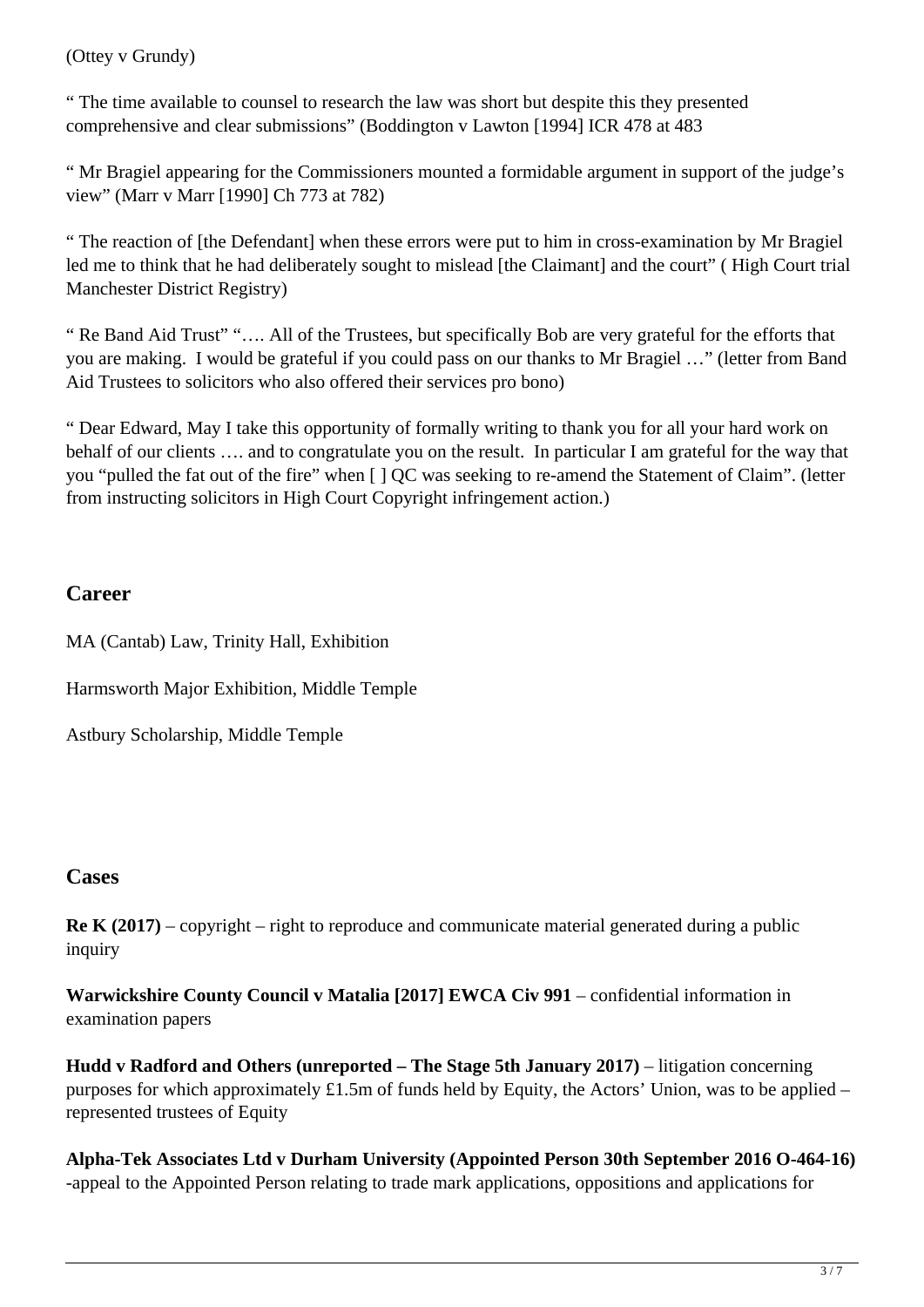declarations of invalidity

**J v W (2014)** – publishing dispute relating to best-selling illustrated book for children acting on behalf of illustrator

**Bristol Ground School v Intelligent Data Capture [2014] EWHC 2145** – acted on behalf of claimant between 2012 and 2014 advising on and drafting claims for extensive copyright infringement in training software and manuals for commercial airline pilots on which the claimant succeeded at trial (not involved in final hearing)

**Re W (2014)** – advising on and drafting documentation for the deposit of archive of artworks of wellknown artist with a university

**Cutbot Limited v Newspaper Licensing Agency (CT123/13)** – Copyright Tribunal; licence to reproduce newspaper articles – advised and drafted application and statement of grounds for applicant's chief executive to present to Tribunal

**T v W (2013)** – dispute relating to single which was No 1 in UK and 23 other countries

**Re a London Borough (2013)** – copyright dispute relating to rights in software relating to delivery of social care

**Re Shaffer (2011)** – IP and other issues arising in administration of the estate of playwright

**Re MH (2011)** – advising on and drafting trust of clinical negligence damages of £1.5m awarded to sportsman – acting on behalf of sportsman

**Agulian v Nathanael (2009)** – conflict of Laws – applicability of foreign succession laws

**Re Beatrix Potter (2008)** copyright/administration of estates

**Levey v Vesely [2007] EWCA Civ 367** – real property – successfully resisted appeal against finding that no tenancy arose notwithstanding grant of exclusive possession

**Cyganik v Agulian [2006] EWCA Civ 129** – domicile – successful appeal on which it was held that notwithstanding 40 years residence in England a hotelier was not domiciled here

**McPhail v Bourne (2006)** – copyright and undue influence claims brought by a former member of Busted (not involved in trial of claim)

**Re Experience Hendrix (2006)** – Performers' Rights, Copyright and administration of estates

**Re Healey (2006)** – long-running dispute as to the Healey and Austin-Healey trade marks

**Murphy v Burrows [2004] EWHC 190 (Ch) –** estoppel

**Ottey v Grundy [2003] EWCA Civ 1176** – estoppel – appeared for successful claimant at first instance [2002] EWHC 858 (Ch) – unavailable for hearing of appeal due to previous commitment but prepared written skeleton for Claimant/Respondent – decision upheld without Claimant/Respondent's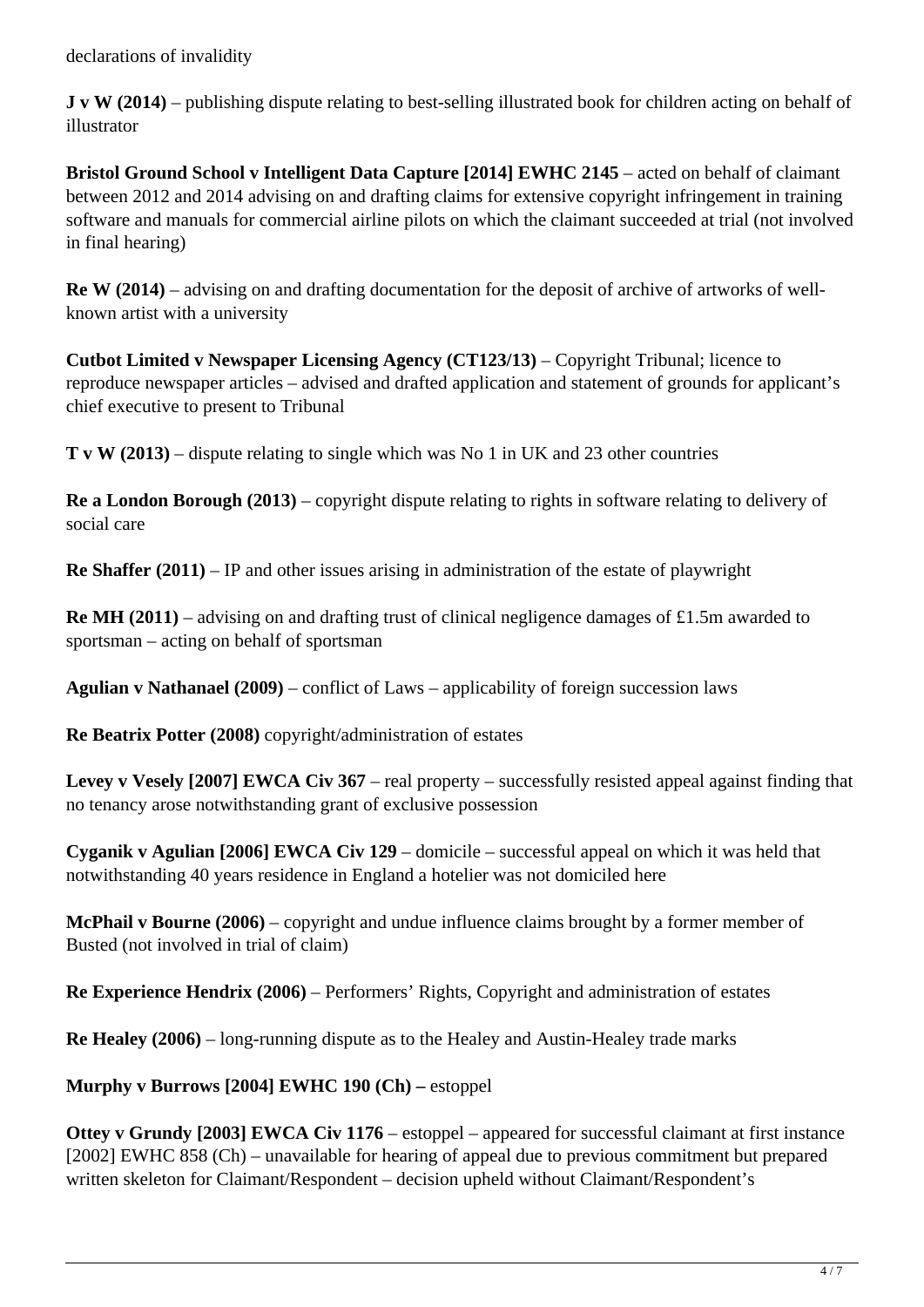**Hanson v S.W.E.B. [2001] EWCA Civ 1377** – real property – enforceability of contract for the sale of land

**Durand v Molino [2000] E.C.D.R. 320 Ch D** – copyright in commissioned painting – successful defence of infringement claim

**Mather v Appleton (1998)** – copyright dispute involving "All Saints"

**Re Hunt (1998)** – copyright/administration of estates; illustrations for "Winnie the Pooh"

**Duffy v Lamb [1997] EWCA Civ 1373** – real property – interference with easement for the passage of electricity to a business

**Byford v Rainbow Communications Ltd (1995) I.P.D. 18132** – Performers' Rights relating to metal band

**Gantenbrink v BBC [1995] F.S.R. 162** – copyright in film – circumstances in which undertakings to the court can be varied

**Boddington v Lawton [1994] I.C.R. 378** – whether rules of trade union in restraint of trade

**British Amusement Catering Trades Association v PPL [1992] RPC 149** – Copyright Tribunal – tariff for playing sound recordings on Juke Boxes

**PRS v British Entertainment and Dancing Association [1993] E.M.L.R. 325** – appeal to High Court from decision of Copyright Tribunal relating to tariff for playing music in discotheques/nightclubs – acted for successful respondent

**Re Marr [1990] Ch 773** – insolvent partnerships

**Re Virgo Systems [1990] BCLC 34** – company law

**Perfect Songs v Lennon (1989)** – copyright dispute – acted for defendant

**Re N.U.R.M.T (1989)** – trade union assets acted for union

**Live Aid (1989)** – copyright advice pro bono for organisers

**PRS v British Entertainment and Dancing Association PRT 46/87** – Copyright Tribunal – tariff for playing music in discotheques/nightclubs

**Independent Television Companies Association Limited v PRS (1983) P.R.T. 38/81** – licence for playing music on independent television

**Sillitoe v McGraw-Hill Book Co (UK) Ltd [1983] F.S.R. 545 Ch D** – copyright fair dealing defence

**Suedeclub Co Ltd v Occasions Textiles Ltd [1981] F.S.R. 606** – procedure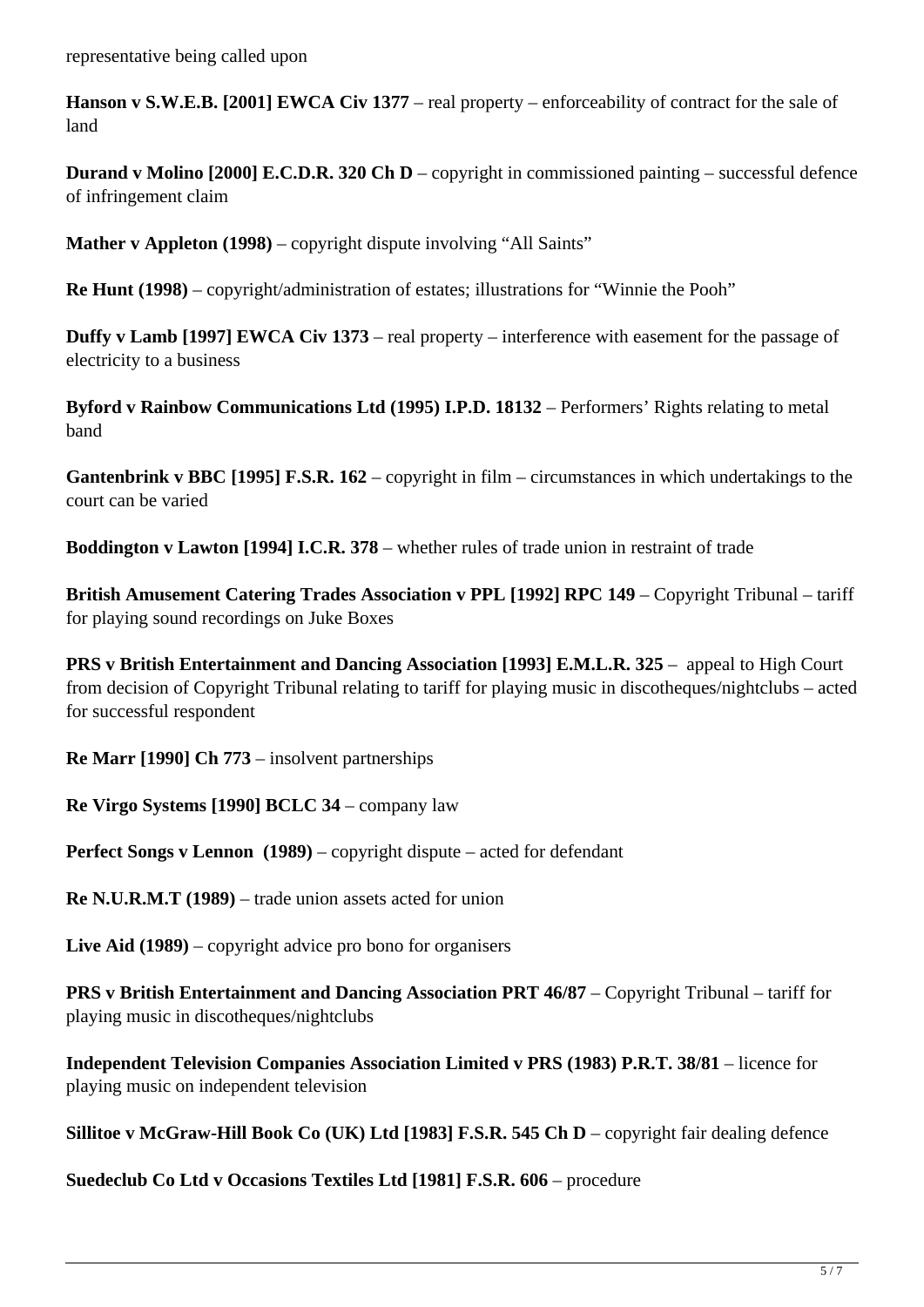## **Membership**

Chancery Bar Association

IP Bar Association

## **Qualifications and Regulations**

#### **Qualifications**

MA (Cantab) Law, Trinity Hall, Exhibition Harmsworth Major Exhibition, Middle Temple Astbury Scholarship, Middle Temple

#### **Regulation**

Edward is a self-employed, independent barrister whose practice is governed by the Code of Conduct of the Bar of England and Wales. He is registered with the Bar Standards Board of England and Wales (Bar Ref: 10792)

**He has professional indemnity insurance provided by the Bar Mutual Indemnity Fund (BMIF Ref: 2190/007). Please refer to the BMIF website for full details of the world-wide cover provided, and the BMIF's contact details**

## **Publications**

#### **Books**

Williams, Mortimer & Sunnucks ' Executors, Administrators and Probate, 20th ed (2013) (chapters dealing with jurisdiction and administration where there is a foreign element)

#### Articles

"Examination of what rights exist in formats for television shows": EIPR 2015 Vol 37 issue 9, 558-565 and issue 10, 631-4